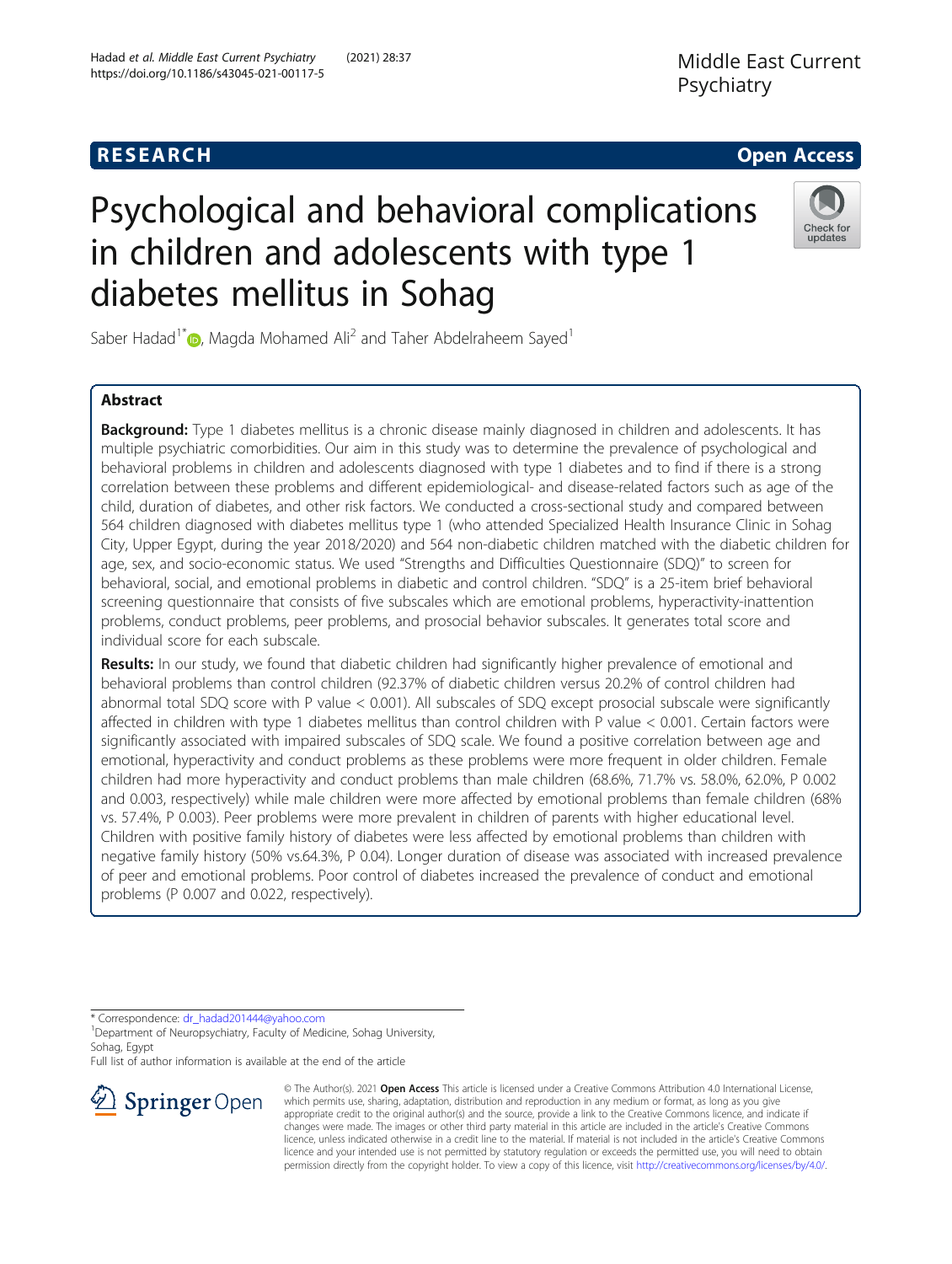**Conclusion:** Children with type 1 diabetes mellitus have more emotional, hyperactivity, conduct, and peer problems than non-diabetic children. These findings indicate a need to screen diabetic children and adolescents for behavioral and emotional problems and treat these problems if found.

Keywords: Psychological, Behavioral, Emotional, Type 1 diabetes mellitus, Children, Adolescents

# Background

Diabetes mellitus type 1 is usually diagnosed in children and adolescents [\[1](#page-6-0)]. As a chronic disease, patients suffering from diabetes mellitus are at a high risk for psychological, behavioral, and social problems [[2\]](#page-6-0). "The International Society for Paediatric and Adolescent Diabetes (ISPAD) recommends that children and adolescents with type 1 diabetes are screened for psychological problems [[3](#page-6-0)]," but there is no definite accurate guidelines based on evidence to address specific disorders or use specific tools in screening [\[4](#page-6-0)]. We reviewed the studies done to investigate the psychological, emotional, and behavioral impact of diabetes mellitus type 1 in children and adolescents, and we found that most of these studies were conducted on limited numbers of patients [[5](#page-6-0)–[7\]](#page-6-0). In our study, we tried to add to the previous work done in this area and tried to include a large representative sample and tried to avoid confounding factors that might affect the accuracy of the results. Also, we tried to found factors correlated with different psychological and behavioral problems like age at diagnosis of diabetes mellitus, duration of the disease, glycemic control, family history of diabetes, and other factors as we will show in results.

# Methods

### Study design, setting, and population

This study is a cross-sectional study conducted on 564 children with type 1 diabetes attending the specialized health insurance clinic in Sohag City, Upper Egypt, during the year 2018/2020.

#### Inclusion criteria

Age from 4 to 17 years. At least 6 months from diagnosis of diabetes and on insulin therapy. No complications from diabetes, e.g., diabetic nephropathy or neuropathy. No other major medical illness. No organic brain diseases such as intellectual impairment.

# Exclusion criteria

We excluded patients with diabetic complications, e.g., diabetic nephropathy or neuropathy, patients with other major medical illnesses or organic brain insults.

#### Sample size and technique

We calculated the sample size using EPI info program. Using a prevalence rate of diabetes 18%. The calculated sample size was 490 with a drop out 10% so total are 564 at confidence interval 95%. We selected the patients from diabetic children attending health insurance clinic in Sohag City during the period of the study. Control group consisted of 564 children with no diabetes. We selected the control children from kindergarten schools of the same area of patients group. Both patients and control group were matched regarding age, sex, and family's socioeconomic level.

# Data collection tools

To collect data we used a semi-structured questionnaire that included socio-demographic factors such as age of the child, sex of the child, residence, family income, job and education of the parents, and family history of diabetes. The questionnaire included also variables related to the disease as age of the child at diagnosis, duration since diagnosis, type of insulin used and frequency of use, blood glucose level, and last glycated hemoglobin (HbA1c).

### Tool I

To assess socio-economic level, we used family socioeconomic status scale prepared by Abd El-Twab, 2012) [[8\]](#page-6-0). It includes four items: family income, level of education of parents, job of parents, and lifestyles. It gives total score and separate score for each item. The three classes of the total score are low, moderate, and high.

We used the Strengths and Difficulties Questionnaire (SDQ) to identify the behavioral, social, and emotional problems in diabetic and control children. The Strengths and Difficulties Questionnaire (SDQ) is a brief behavioral screening tool used for children and adolescents. The 25 items in the SDQ comprise 5 subscales of 5 items each. The subscales include (1) emotional symptoms subscale, (2) conduct problems subscale, (3) hyperactivity/inattention subscale, (4) peer relationships problem subscale, and (5) prosocial behavior subscale (Goodman, 1997) [[9\]](#page-6-0). Scoring of SDQ gives separate score for each subscales and gives total score by summation of the first 4 subscales (excluding prosocial subscale). Total score ranges from 0 to 40, with scores 0–15 considered normal, 16–19 borderline, and 20–40 abnormal. Each individual subscale has a separate scoring: emotional problems subscale scoring as follows: normal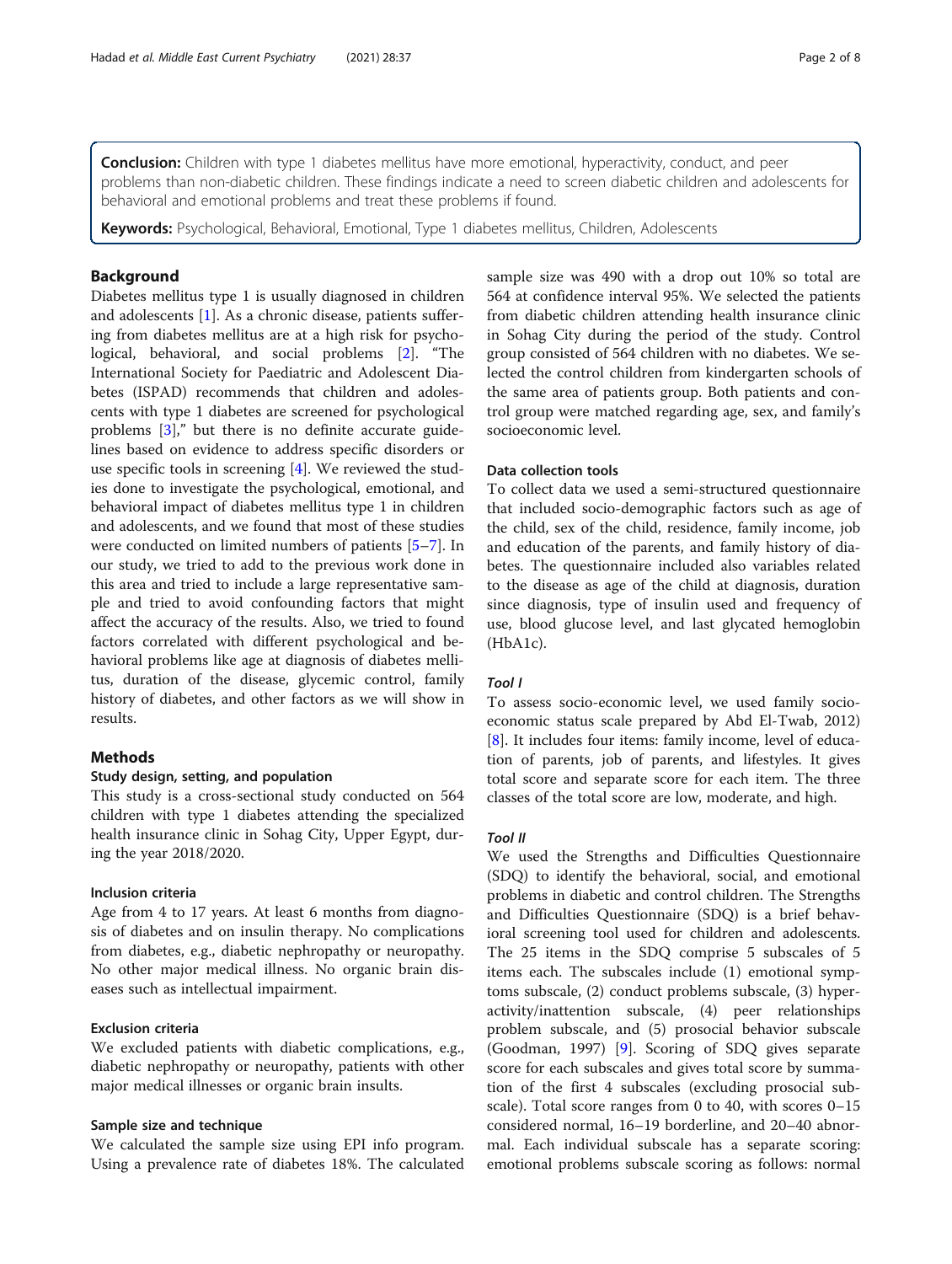from 0 to 5, borderline from 6 and abnormal from 7 to 10. Conduct problems subscale scored is interpreted as normal from 0 to 3, borderline 4, and abnormal from 5 to 10. The hyperactivity-inattention sub-scale is interpreted as normal from 0 to 5, borderline 6, and abnormal from 7 to 10. Peer problems sub-scale is interpreted as normal from 0 to 3, borderline from 4 to 5, and abnormal from 6 to 10. The prosocial behavior subscale scores are normal from 6 to 10, borderline 5, and abnormal from 0 to 4 [[9](#page-6-0)]. SDQ is widely used, and its validity and reliability are wellestablished in several studies (Goodman 2001, Muris et al. 2003, Obel et al. 2004, Niclasen et al. 2012) [[10](#page-6-0)–[13\]](#page-7-0). In our study, we used the Arabic version of the SDQ (Almaqrami and Shuwail, 2004) [\[14](#page-7-0)].

# Field work

We carried out a pilot study on 5% of the sample. We conducted this pilot study to assess the clarity of the questions and if they need any rewording and to determine the time needed in fulfilling the questionnaire. During this pilot study, the participants needed about 20–25 min to complete the questionnaire. We included data obtained from the pilot study were included in the study group. We interviewed each child individually. One of the researchers was available either in the health insurance clinics for the studied children or in the class room for the control group.

#### Study period

We conducted our study from October 2018 to June 2020.

#### Statistical analysis

We used SPSS software (version 16) to analyze the data. In descriptive statistics, we presented quantitative data in the form of mean and standard deviation (SD) while qualitative data were presented in the form of frequencies and percentages. We used chi-square test to test the difference between the proportions of variables to compare between diabetic children and control children. To clarify the independent demographic variables and disease-related variables that are associated with psychological and behavioral problems, we used bivariate and multivariate logistic regressions. P value < 0.05 is considered statistically significant.

#### Results

#### Sociodemographic data

The number was 564 children with age range 4-16 years. The mean age was  $12.6 \pm 3.3$  (mean  $\pm$  SD). Male children were 47.2% of them.

Find Figure 1 and 1 and 1 and 1 and 1 and 1 and 1 and 1 and 1 and 1 and 1 and 1 and 1 and 1 and 1 and 1 and 1 a range 4.5–16 years. The mean age was  $13.2 \pm 3.2$ . Male children were 51% of the sample.

No significant difference between patients and control group regarding age and sex (P 0.48 and 0.37, respectively) (Fig. 1).

Socioeconomic class of control children; 48% low, 32% moderate, and 20% high. There is no significant difference between patients and control group regarding socioeconomic status (P 0.18).

Table [1](#page-3-0) shows Difficulty Index Score in diabetic and control children. 92.37% of diabetic children (n = 521 out of 564) had abnormal total score compared to 20.2% of the control children ( $n = 114$  out of 564). In comparison with control children, diabetic children were significantly affected in all subscales except prosocial subscale (P value < 0.001).

Table [2](#page-4-0) is showing the relation between different demographic and disease related variables different subscales of SDQ in diabetic children. Certain factors were significantly associated with impaired subscales of SDQ scale. Regarding age, older children had higher prevalence of emotional, hyperactivity, and conduct problems than younger children. Regarding sex of the child, girls were more affected by hyperactivity and conduct problems than boys ((68.6%, 71.7% vs. 58.0%, 62.0%) and less affected by emotional problems than boys, 57.4% vs. 68.0%). Peer problems were more prevalent in children of parents with higher educational level. Children with positive family history of diabetes experienced less emotional problems. Children with longer duration of diabetes had significantly higher peer and emotional problems. Conduct and emotional problems were significantly higher in children with poor glycemic control (Table [3\)](#page-5-0).

Multivariate logistic analysis shows that age and sex of the diabetic child, the educational level of the mother, duration of diabetes, and family history of diabetes were

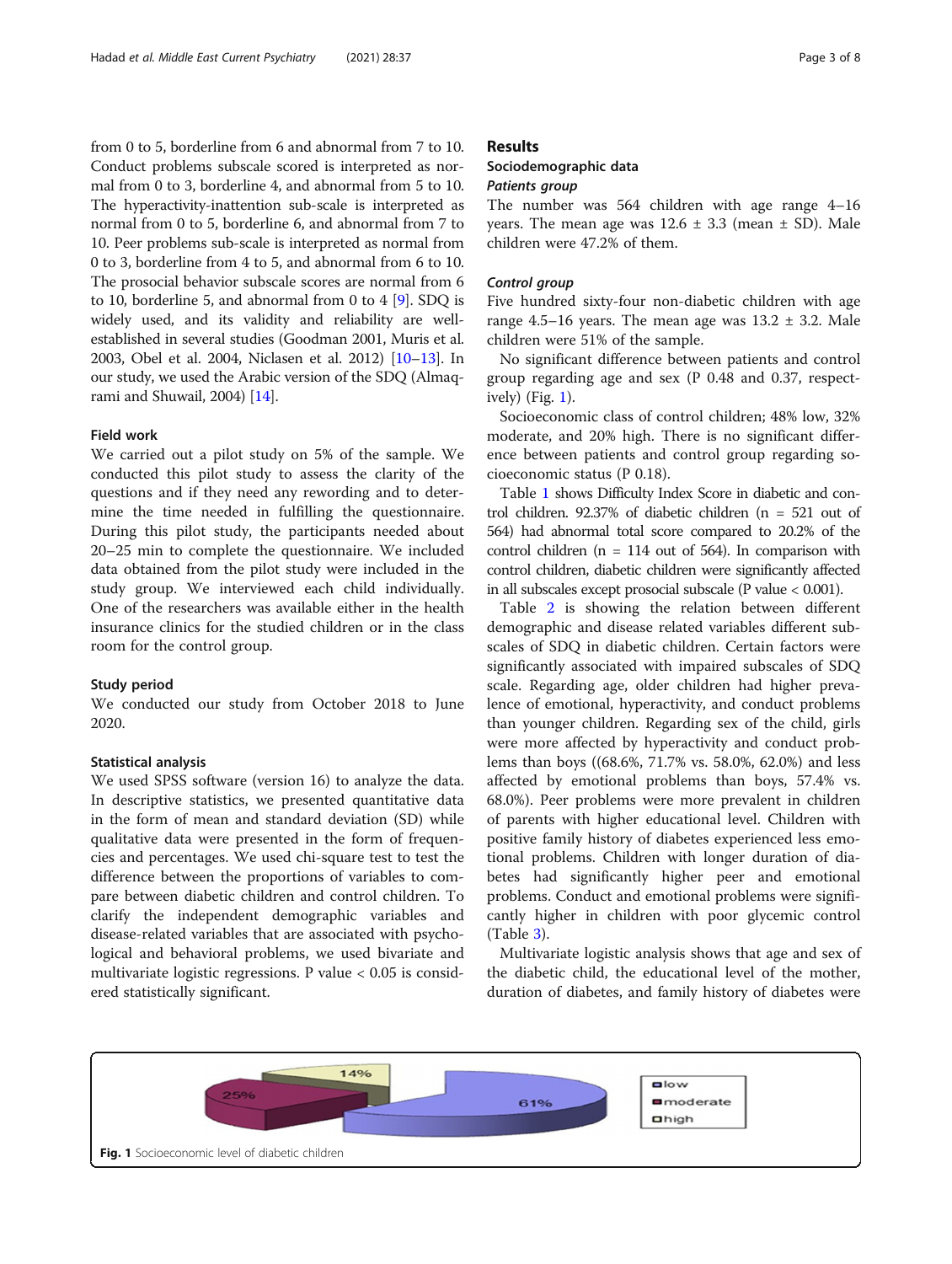| <b>Difficulty Index Score</b>      |                                |                     |                   |                       |                     |                      |            |  |
|------------------------------------|--------------------------------|---------------------|-------------------|-----------------------|---------------------|----------------------|------------|--|
| <b>Difficulty Index</b><br>scoring | Children with<br>diabetes(564) |                     |                   | Control children(564) |                     |                      |            |  |
|                                    | Normal n (%)                   | Borderline n<br>(%) | Abnormal n<br>(%) | Normal n<br>(%)       | Borderline n<br>(%) | Abnormal n<br>$(\%)$ | P<br>value |  |
| Emotional scale                    | 151(26.77)                     | 60(10.63)           | 353(62.58)        | 340(60.28)            | 91(16.13)           | 135(23.9)            | < 0.001    |  |
| Hyperactivity<br>scale             | 137(24.29)                     | 68(12)              | 359(63.65)        | 267(47.34)            | 185(32.8)           | 112(19.85)           | < 0.001    |  |
| Conduct scale                      | 131(23.22)                     | 55(9.75)            | 378(67)           | 371(65.78)            | 32(5.67)            | 164(29.0)            | < 0.001    |  |
| Prosocial scale                    | 509(90.24)                     | 27(4.78)            | 28(4.96)          | 525(93)               | 24(4.25)            | 15(2.65)             | 0.18       |  |
| Total score                        | 7(3)                           | 26(4.6)             | 521(92.37)        | 372(65.95)            | 78(13.8)            | 114(20.2)            | < 0.001    |  |

#### <span id="page-3-0"></span>Table 1 Difficulty Index Scores of diabetic and control children

P value < 0.05 is considered statistically significant. P value < 0.001 is considered highly significant.

predictors of emotional problems. For hyper-activity and conduct problems, the predictors were age and sex of the child and were predictors of conduct problems and hyperactivity problems. Educational level of father and duration of diabetes in years were predictors of peer relationship problems (Fig. [2](#page-5-0)).

### **Discussion**

#### Principal findings

In our study, we found that diabetic children had significantly higher prevalence of psychological, behavioral, and social problems than control children (92.37% vs. 20.2%, P 0.001). All subscales of SDQ except prosocial subscale were significantly affected in children with type 1 diabetes mellitus than control children. The higher prevalence of emotional and behavioral problems in diabetic children may be explained by the stress of chronic illness diagnosis and stress of treatment as painful injections and diet and life style restrictions as well as stigma and social stressors from peers and the society as a whole.

Certain factors were significantly associated with impaired subscales of SDQ scale. We found a positive correlation between age and emotional, hyperactivity, and conduct problems as these problems were more frequent in older children. Female children had more hyperactivity and conduct problems than male children (68.6%, 71.7% vs. 58.0%, 62.0%, P 0.002 and 0.003, respectively), while male children were more affected by emotional problems than female children (68% vs. 57.4%, P 0.003).). Peer problems were more prevalent in children of parents with higher educational level. Children with positive family history of diabetes were less affected by emotional problems than children with negative family history (50% vs.64.3%, P 0.04). Longer duration of disease was associated with increased prevalence of peer and emotional problems. Poor control of diabetes increased the prevalence of conduct and emotional problems (P 0.007 and 0.022, respectively).

#### Relation to other studies

Previous studies which were done to determine the psychological and behavioral complications of diabetes in children and adolescents found that diabetic children had higher prevalence of these problems. Different studies focused on certain psychological problems such as depression, eating problems, and suicide. Most of these studies included small numbers of patients. In our study, we tried to add to the previous work done in this area and tried to include a large representative sample and tried to avoid confounding factors that might affect the accuracy of the results. Also, we tried to find factors correlated with different psychological and behavioral problems like age at diagnosis of diabetes mellitus, duration of the disease, glycemic control, and family history of diabetes. Our results confirm the results in previous studies. Most of these studies were small and investigated specific disorders [[5](#page-6-0)– [7\]](#page-6-0). Three recent large studies showed similar results Denmark, Sweden, and Australia [[15](#page-7-0)–[17\]](#page-7-0).

A large Danish study compared 5084 child and adolescent patients diagnosed with type 1 diabetes mellitus with age- and sex-matched controls regarding diagnosis with one or more psychiatric disorders. The researchers found significant higher incidence of anxiety disorders, depression, eating disorders, somatization disorders, and dissociations in diabetic group [\[15](#page-7-0)].

A second large Swedish study followed 17,122 child and adolescent diagnosed with diabetes mellitus type 1 for 5 years. The control subjects  $(n = 18,847)$  were the healthy siblings of the patients (this was a strength point in this study as patients and controls are to large extent similar in genetics and social factors). The researchers found that the incidence of different psychiatric disorders was twice more common in patients than controls. The main psychiatric disorders diagnosed in patients group were depression, anxiety, eating disorders, inattention, hyperactivity, conduct disorder, and abuse of ad-dictive substances [\[16\]](#page-7-0).

A third large study from Australia, compared between 1303 patients with type 1 diabetes and 6422 healthy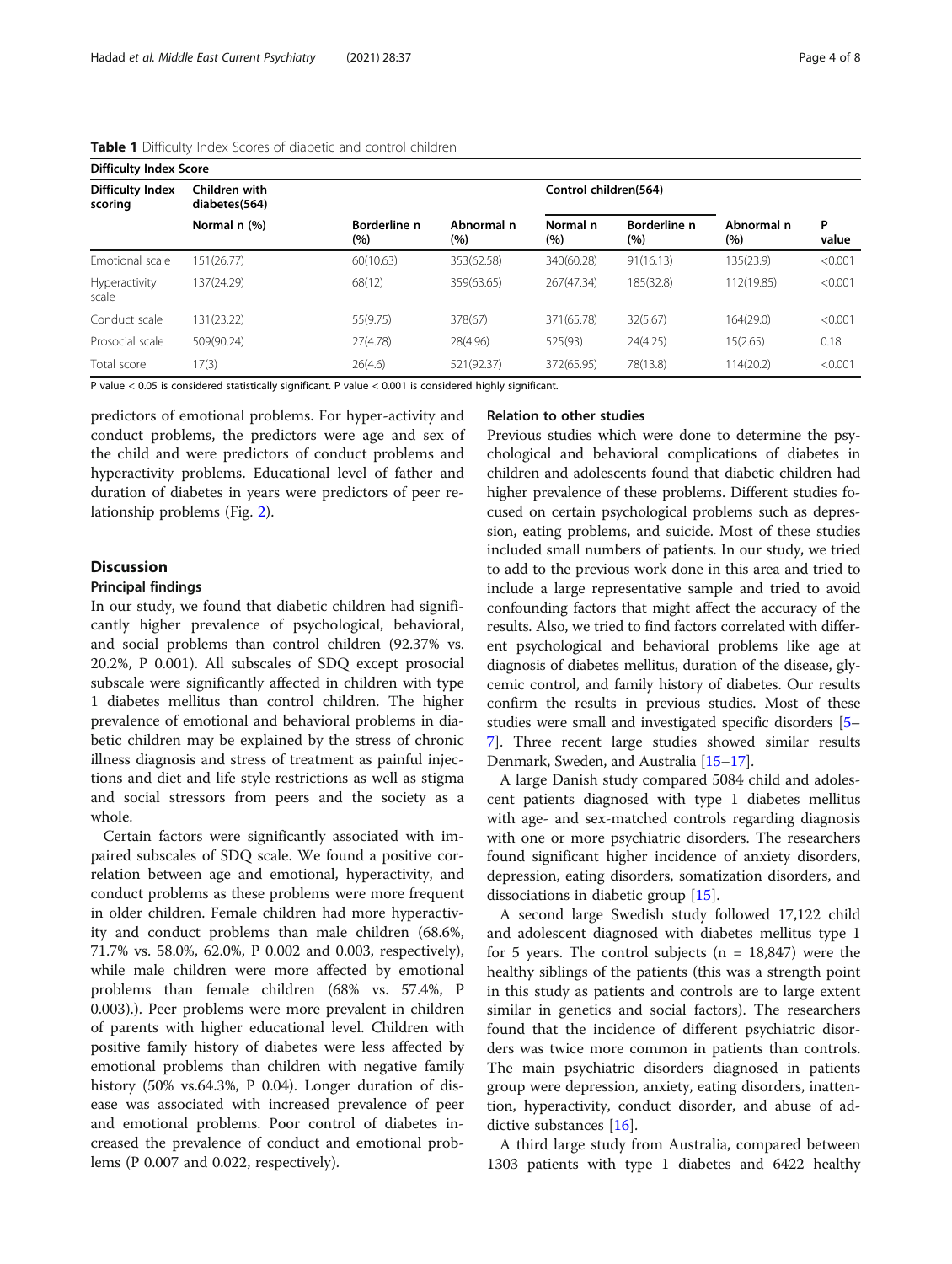| <b>Variables</b>              | Number<br>$N = 564$ | Difficulty index subscale |                       |                             |                    |  |
|-------------------------------|---------------------|---------------------------|-----------------------|-----------------------------|--------------------|--|
|                               |                     | Emotional $n = 352$ (%)   | Conduct $n = 378$ (%) | Hyperactivity $n = 359$ (%) | Peer $n = 464$ (%) |  |
| Age in years                  |                     |                           |                       |                             |                    |  |
| 4 < 6                         | 40(7.1)             | 11(26.7)                  | 12 (30.0)             | 16 (40.0)                   | 30 (76.7)          |  |
| 6 < 12                        | 219(38.8)           | 141 (64.6)                | 144 (65.9)            | 136 (62.2)                  | 190 (87.2)         |  |
| $\geq$ 12                     | 305(54.0)           | 200 (65.5)                | 222 (72.9)            | 207 (67.7)                  | 244 (79.5)         |  |
| P value                       |                     | 0.000                     | 0.000                 | 0.01                        | 0.10               |  |
| Sex of the child              |                     |                           |                       |                             |                    |  |
| Male                          | 267(47.3)           | 182 (68.0)                | 166 (62.0)            | 155 (58.0)                  | 216 (81.0)         |  |
| Female                        | 297(52.7)           | 170(57.4)                 | 213 (71.7)            | 204 (68.6)                  | 248 (83.4)         |  |
| P value                       |                     | 0.03                      | 0.03                  | 0.02                        | 0.52               |  |
| Birth order                   |                     |                           |                       |                             |                    |  |
| First                         | 100(17.7)           | 67(66.7)                  | 76 (76.0)             | 73 (73.3)                   | 82 (82.7)          |  |
| Second                        | 144(25.5)           | 89(62.0)                  | 89(62.0)              | 92(63.9)                    | 123(85.2)          |  |
| Third                         | 320(56.7)           | 196 (61.2)                | 213 (66.7)            | 194 (60.4)                  | 259 (80.8)         |  |
| P value                       |                     | 0.697                     | 0.138                 | 0.127                       | 0.614              |  |
| Education of child's mother   |                     |                           |                       |                             |                    |  |
| Illiterate                    | 221(39.2)           | 124 (56.0)                | 137(62.0)             | 13 (59.0)                   | 167 (75.9)         |  |
| $<$ 12 years                  | 109(19.3)           | 85 (78.0)                 | 85 (78.0)             | 80(73.2)                    | 90(82.9)           |  |
| $\geq$ 12 years               | 234(41.4)           | 143(61.1)                 | 157 (66.9)            | 149 (63.4)                  | 207 (88.0)         |  |
| P value                       |                     | 0.003                     | 0.041                 | 0.093                       | 0.014              |  |
| Education of child's father   |                     |                           |                       |                             |                    |  |
| Illiterate                    | 142(25.1)           | 76 (53.8)                 | 90 (63.2)             | 90 (63.2)                   | 100 (70.8)         |  |
| $<$ 12 years                  | 111(19.6)           | 74(66.3)                  | 83(74.7)              | 72(65.1)                    | 90(81.9)           |  |
| $\geq$ 12 years               | 312(55.3)           | 203 (65.0)                | 207 (66.2)            | 197 (63.2)                  | 274 (87.6)         |  |
| P value                       |                     | 0.103                     | 0.226                 | 0.953                       | 0.001              |  |
| Family history of diabetes    |                     |                           |                       |                             |                    |  |
| Yes                           | 74(13.2)            | 37 (50.0)                 | 53(71.4)              | 48(64.3)                    | 64(87.5)           |  |
| No                            | 490(86.8)           | 315 (64.3)                | 326 (66.5)            | 311 (63.5)                  | 400 (81.5)         |  |
| P value                       |                     | 0.040                     | 0.463                 | 0.908                       | 0.271              |  |
| Duration of diabetes in years |                     |                           |                       |                             |                    |  |
| $<$ 1 year                    | 72(12.8)            | 25(35.2)                  | 43(59.3)              | 43(59.3)                    | 59(83.3)           |  |
| 1 to $<$ 3 years              | 143(25.3)           | 91(63.6)                  | 88(61.2)              | 87(60.7)                    | 101(71.0)          |  |
| $3$ to $<$ 5 years            | 188(33.3)           | 128(68.1)                 | 155(82.4)             | 117 (62.4)                  | 160 (85.1)         |  |
| $\geq$ 5 years                | 161(28.6)           | 108(66.9)                 | 120(74.6)             | 112(69.4)                   | 144 (88.4)         |  |
| P value                       |                     | 0.000                     | 0.367                 | 0.445                       | 0.004              |  |
| Glycemic control              |                     |                           |                       |                             |                    |  |
| Controlled                    | 209(37.1)           | 145 (69.4)                | 157 (75.2)            | 144 (68.8)                  | 167 (80.3)         |  |
| Uncontrolled                  | 355(62.9)           | 207 (58.3)                | 221 (62.4)            | 215 (60.5)                  | 297 (83.5)         |  |
| P value                       |                     | 0.022                     | 0.007                 | 0.088                       | 0.405              |  |

# <span id="page-4-0"></span>Table 2 Factors associated with abnormal SDQ subscales

P value  $<$  0.05 is considered statistically significant. P value  $<$  0.001 is considered highly significant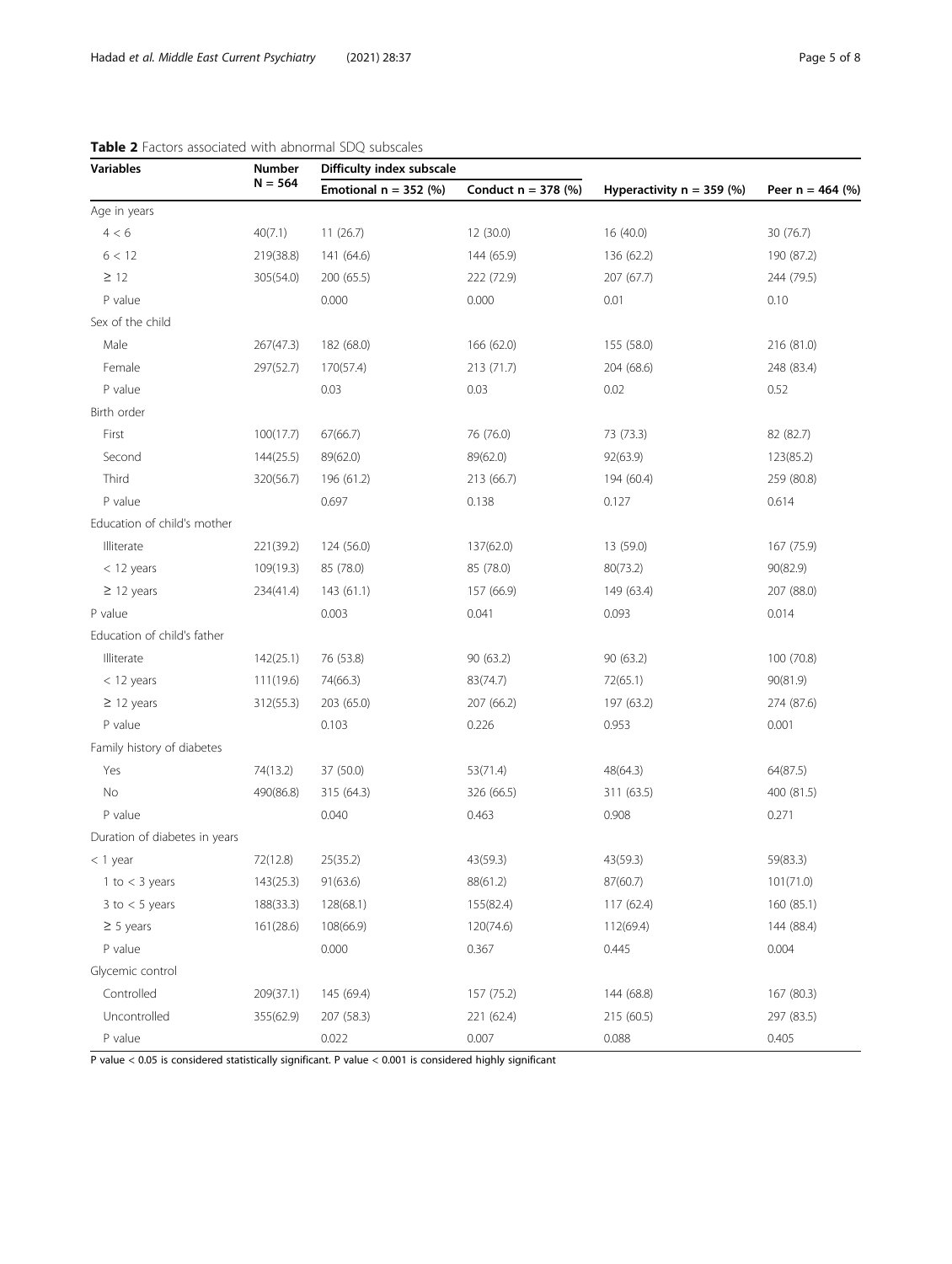| Subscale      | Significant variables   | Significant independent | <b>OR</b> | P value |
|---------------|-------------------------|-------------------------|-----------|---------|
| Emotional     | Duration of diabetes    | $\geq$ 5 years          | 3.2       | 0.004   |
|               | Child age               | Older child             | 5.1       | 0.001   |
|               | Child gender            | Female                  | 0.6       | 0.012   |
|               | Family history diabetes | No.                     | 2.1       | 0.015   |
|               | Mother education        | High                    | 0.5       | 0.04    |
| Conduct       | Child age               | Older child             | 5.4       | 0.001   |
|               | Child gender            | Female                  | 1.6       | 0.03    |
| Hyperactivity | Child age               | Older child             | 2.8       | 0.02    |
|               | Child gender            | Female                  | 1.7       | 0.02    |
| peer          | Duration of diabetes    | $\geq$ 5 years          | 3.2       | 0.002   |
|               | Father education        | High                    | 2.5       | 0.009   |

<span id="page-5-0"></span>Table 3 Determinants of abnormal SDQ Subscales by logistic regression

OR odds ratio, CI confidence interval =  $95%$ 

individuals matched with the patients group for age and sex. The researchers found that 14.3% of patients groups were diagnosed with ant psychiatric disorder, while in control subjects, only 6.2% were diagnosed with a psychiatric disorder. The main psychological problems diagnosed in patients group were depression, anxiety, eating disorders, and conduct disorders. Poor control of diabetes was significantly associated with diagnosis of different psychiatric disorders [[17\]](#page-7-0).

#### Factors associated with different psychiatric problems

In our study, we tried to address certain factors that may be associated with different psychological and behavioral problems. We selected certain factors which were significant in previous studies and added other risk factors that we speculated may be associated with psychological problems.

#### Age at diagnosis of type 1 diabetes mellitus

In our study, we found a positive correlation between age and emotional, hyperactivity, and conduct problems as these problems were more frequent in older children. The Danish study found that the highest risk for diagnosis with any psychiatric disorder occurred when diabetes was first diagnosed between 10 and 14 years of age [\[15](#page-7-0)]. This finding was also noticed in the Swedish study as the researchers found an increasing incidence of psychological problems when diabetes was first diagnosed in

older children [[16\]](#page-7-0). A suggested, explanation of these findings is that pre-adolescence and adolescence are naturally sensitive periods of development, combined with the stress of diagnosis of diabetes mellitus and the possible social and emotional strains commonly occurring in this age group  $[18]$  $[18]$  $[18]$ . Our explanation to this relation may be that as the child is older his perception of the disease and social stressors is increased and also the duration of the illness and suffering from it is mostly longer as the child is older.

#### Sex of the patients

In our study, we found that female children had more hyperactivity and conduct problems than male children (68.6%, 71.7% vs. 58.0%, 62.0%) while male children were more affected by emotional problems than female children (68% vs.57.4%). The Danish study found that abuse of psychoactive substances was significantly higher in male patients, while personality changes were higher among female patients. The Australian and Swedish studies did not stratify patients based on sex [[15](#page-7-0)–[17](#page-7-0)]. We did not find an explanation to this finding, as what is well known is that conduct problems and hyperactivity problems are higher in males than in females, while emotional problems are more frequent among females. Our results were opposite to that.

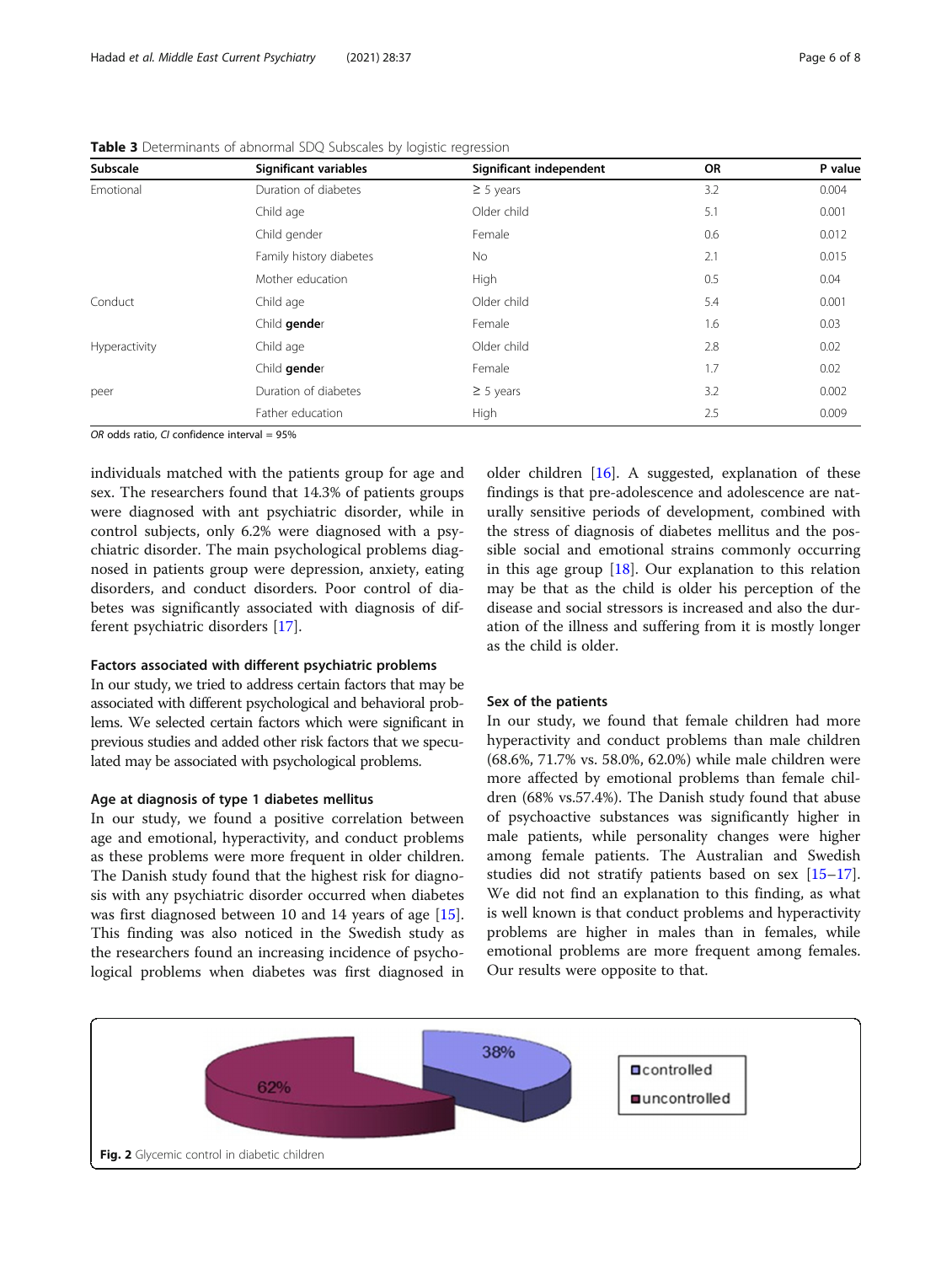# <span id="page-6-0"></span>Other factors associated with psychological and behavioral problems

Some other factors are found to be associated with certain problems in diabetic children. Peer problems were more frequent in children of parents with higher educational level. Children with positive family history of diabetes were less affected by emotional problems than children with negative family history (50% vs. 64.3%, P 0.04); this may be explained by the experience of the family about the disease and its management. Longer duration of disease was associated with increased prevalence of peer and emotional problems. Poor control of diabetes increased the prevalence of conduct and emotional problems, and this may be explained by the biological effects of hyperglycemia on mood and behavior and also the stress of management of the complications of poor glycemic control which add to the stress of management of the disease itself.

### Limitations of the study

We recommend the use of more accurate and specific questionnaires for screening and diagnosis of different psychiatric disorders in the following studies.

#### Conclusions

In this study, we confirmed the previously noticed results that a number of behavioral, emotional, and social problems commonly occur in children and adolescents with diabetes mellitus type 1. More studies are needed to define accurate tools for diagnosis of specific disorders and also to determine the benefits of early detection and proper management of these psychiatric disorders. Also, there is a need for more collaboration between child and adolescent psychiatrists and pediatricians to improve the quality of life of these children and adolescents.

#### Abbreviations

ISPAD: International Society for Paediatric and Adolescent Diabetes; SDQ: Strengths and Difficulties Questionnaire

#### Acknowledgements

We are expressing our cordial gratitude to the appreciated effort and time given by all patients, their parents, and the control group participants.

#### **Declarations**

.

#### Authors' contributions

S.H.: contribution in research idea selection, applying the questionnaires, paper writing, revising the references, and paper submission. M. M.A: contribution in research idea selection, sampling planning, and supervising the field work. T. A. S.: recruiting and interviewing the patients, applying the questionnaires, and sample collection. All authors have read and approved the final manuscript.

#### Funding

The authors of this manuscript declare that no funding bodies were involved in sponsoring or funding this research.

#### Availability of data and materials

The datasets used and/or analyzed during the current study are available from the corresponding author on reasonable request.

#### Ethics approval and consent to participate

The study protocol was approved by the Medical Research Ethics Committee of Faculty of Medicine, Sohag University. An official permission was obtained from director of Health Insurance Institute for Upper Egypt for the studied children. Central Agency for Public Mobilization and Statistics (CAPMAS), Issue number 771 and Ministry of Education, Sohag Governorate, for collecting data for the control children. Informed consent was obtained from the caregivers of the children participating in the study. The researchers assured voluntary participation and confidentiality of each child who agrees to participate in this study.

#### Consent for publication

Consent for publication was obtained.

#### Competing interests

All authors declare that they have no competing interests.

#### Author details

<sup>1</sup> Department of Neuropsychiatry, Faculty of Medicine, Sohag University Sohag, Egypt. <sup>2</sup>Department of Public Health and Community Medicine Sohag Faculty of Medicine, Sohag, Egypt.

#### Received: 28 April 2021 Accepted: 14 June 2021 Published online: 02 August 2021

#### References

- 1. Maahs DM, West NA, Lawrence JM (2010) Mayer-Davis EJ (2010). Epidemiology of type 1 diabetes. Endocrinol Metab Clin N Am 39(3):481– 497. <https://doi.org/10.1016/j.ecl.2010.05.011>
- 2. Cox DJ, Gonder-Frederick L (1992) Major developments in behavioral diabetes research. J Consult Clin Psychol 60(4):628–638. [https://doi.org/10.1](https://doi.org/10.1037/0022-006X.60.4.628) [037/0022-006X.60.4.628](https://doi.org/10.1037/0022-006X.60.4.628)
- 3. Delamater AM, de Wit M, McDarby V, Malik J, Acerini CL (2014) ISPAD clinical practice consensus guidelines 2014. Psychological care of children and adolescents with type 1 diabetes. Pediatr Diabetes 15(Suppl20):232– 244. <https://doi.org/10.1111/pedi.12191>
- 4. Jensen PS, Goldman E, Offord D, Costello EJ, Friedman R, Huff B, Crowe M, Amsel L, Bennett K, Bird H, Conger R, Fisher P, Hoagwood K, Kessler RC, Roberts R (2011) Overlooked and underserved: "action signs" for identifying children with unmet mental health needs. Pediatrics 128(5):970–979. [https://](https://doi.org/10.1542/peds.2009-0367) [doi.org/10.1542/peds.2009-0367](https://doi.org/10.1542/peds.2009-0367)
- 5. Reynolds KA, Helgeson VS (2011) Children with diabetes compared to peers: depressed? Distressed? A meta-analytic review. Ann Behav Med 42(1):29–41. <https://doi.org/10.1007/s12160-011-9262-4>
- 6. Buchberger B, Huppertz H, Krabbe L, Lux B, Mattivi JT, Siafarikas A (2016) Symptoms of depression and anxiety in youth with type 1 diabetes: a systematic review and meta-analysis. Psychoneuroendocrinology 70:70–84. <https://doi.org/10.1016/j.psyneuen.2016.04.019>
- 7. Johnson B, Eiser C, Young V, Brierley S, Heller S (2013) Prevalence of depression among young people with Type 1 diabetes: a systematic review. Diabet Med 30(2):199–208. <https://doi.org/10.1111/j.1464-5491.2012.03721.x>
- 8. Abd El-Tawab AA (2012) Family socio-economic status scale. J Faculty Educ Assiut Univ 28(1)
- 9. Goodman R (1997) The Strengths and Difficulties Questionnaire: a re-search note. J Child Psychol Psychiatry 38:581–586. Available at:. [https://doi.org/1](https://doi.org/10.1111/j.1469-7610.1997.tb01545.x) [0.1111/j.1469-7610.1997.tb01545.x](https://doi.org/10.1111/j.1469-7610.1997.tb01545.x)
- 10. Goodman R (2001) Psychometric properties of the strengths and difficulties questionnaire (2001). J Am Acad Child Adolesc Psychiatry 40(11):1337–1345. <https://doi.org/10.1097/00004583-200111000-00015>
- 11. Muris P, Meesters C, van den Berg F (2003) The Strengths and Difficulties Questionnaire (SDQ)--further evidence for its reliability and validity in a community sample of Dutch children and adolescents. Eur Child Adolesc Psychiatry 12(1):1–8. <https://doi.org/10.1007/s00787-003-0298-2>
- 12. Obel C, Heiervang E, Rodriguez A, Heyerdahl S, Smedje H, Sourander A, Guethmundsson OO, Clench-Aas J, Christensen E, Heian F, Mathiesen KS, Magnússon P, Njarethvík U, Koskelainen M, Rønning JA, Stormark KM, Olsen J (2004) The Strengths and Difficulties Questionnaire in the Nordic